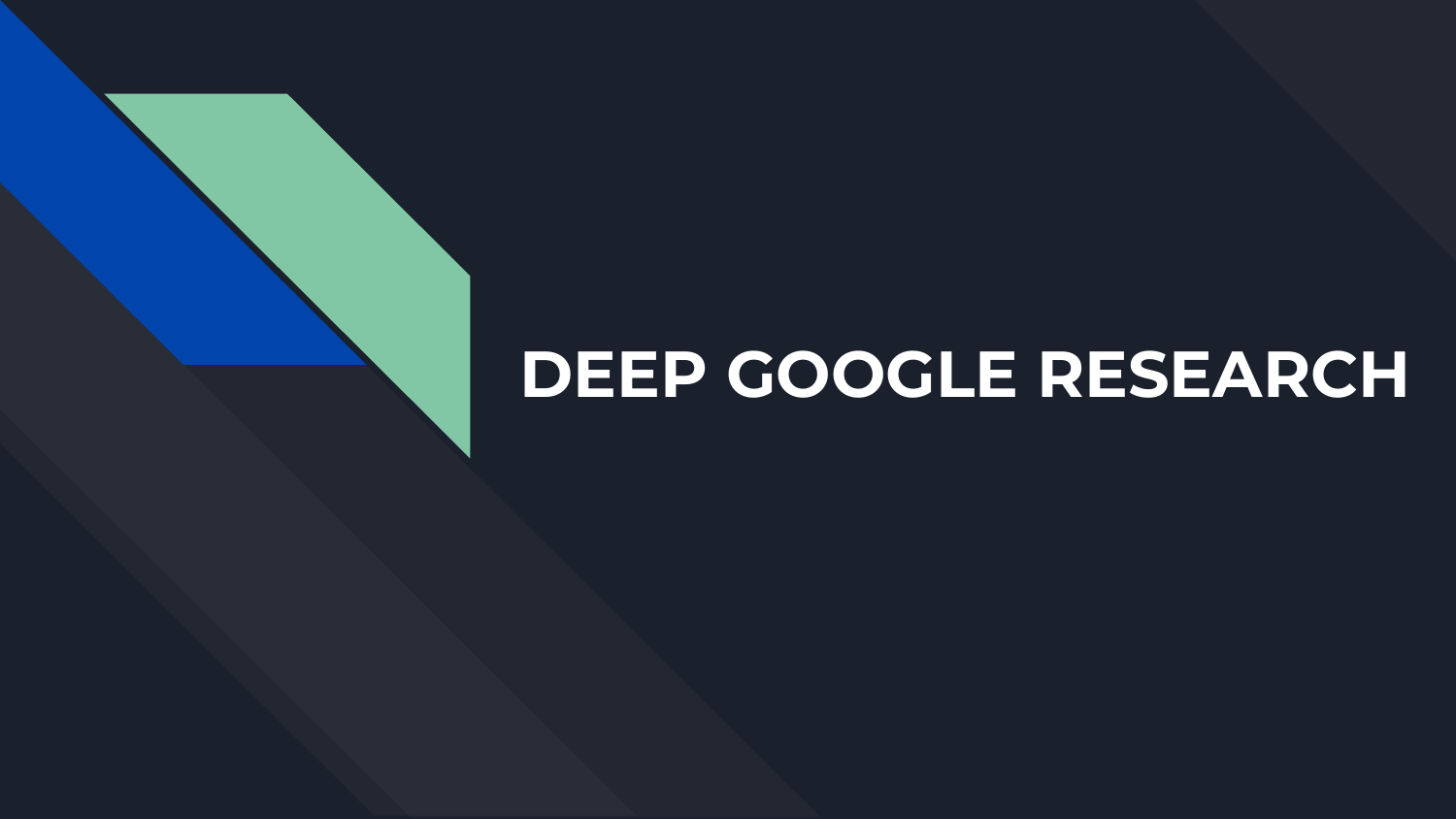

## **Task Objective**

To help dive into complicated data, connecting threads, thereby providing insightful analysis and judgement to obtain a superior analysis.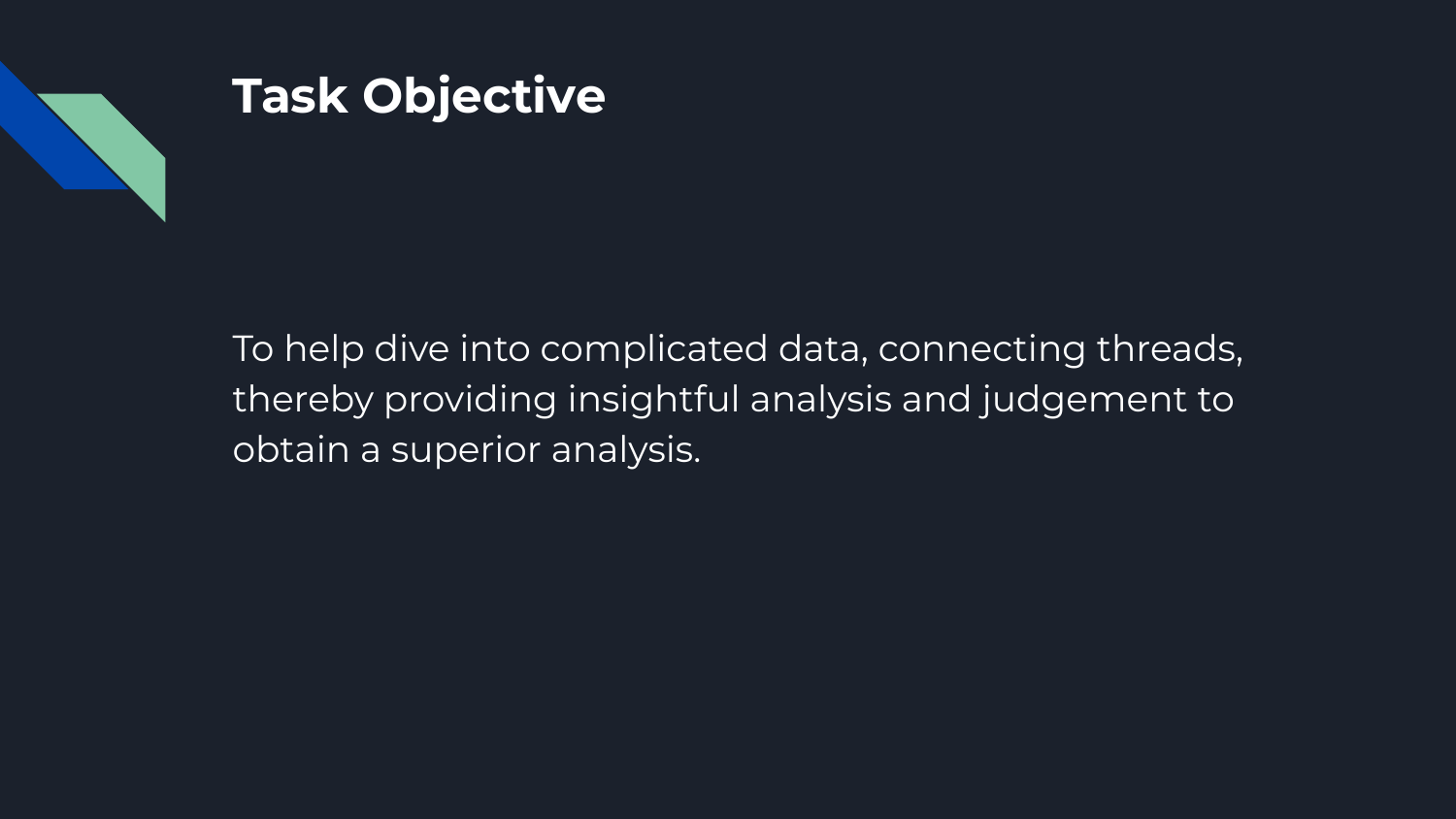

## **Task**

Research on websites that sell or promote STEM education along with required details.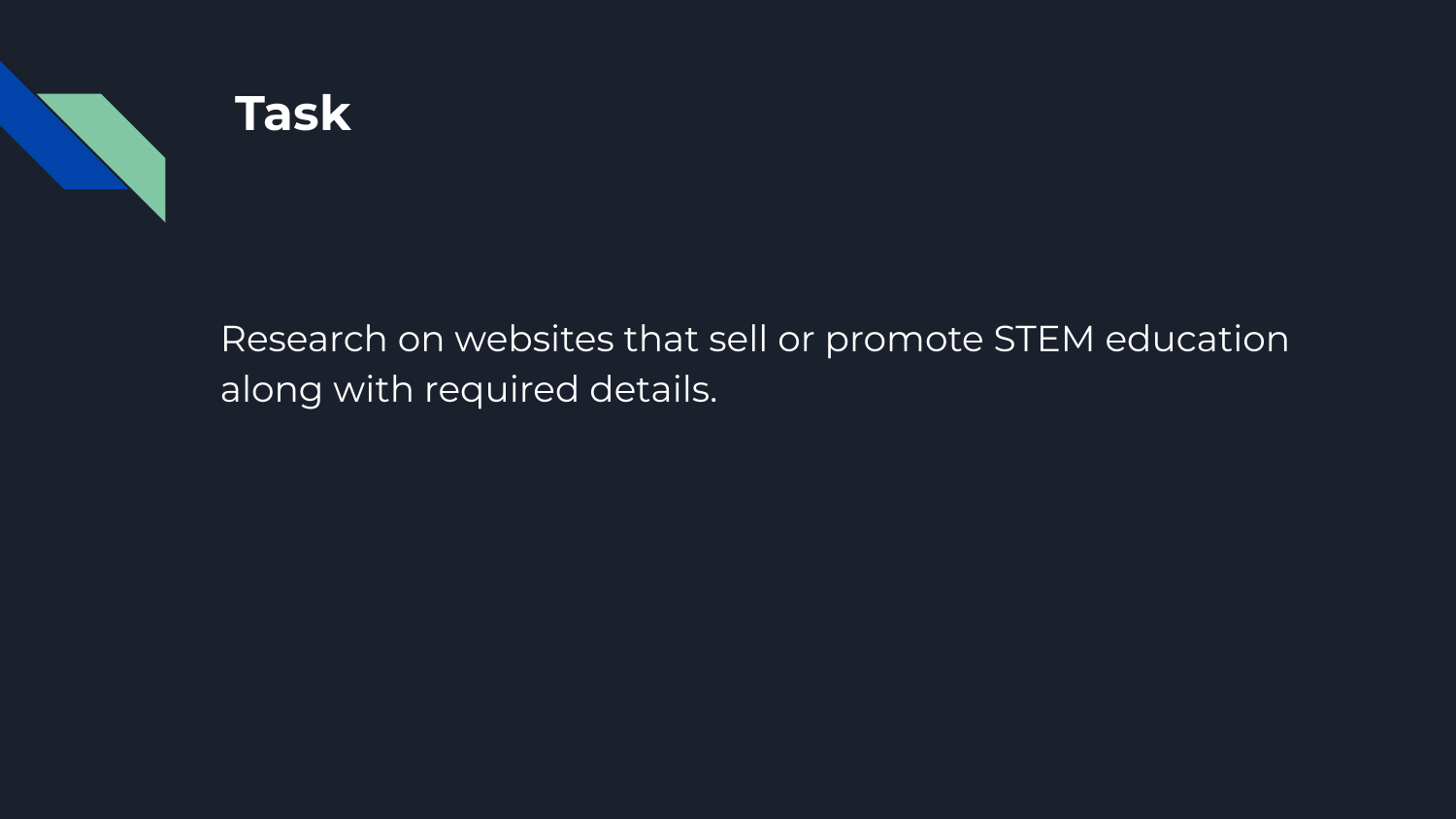

## **STEM EDUCATION**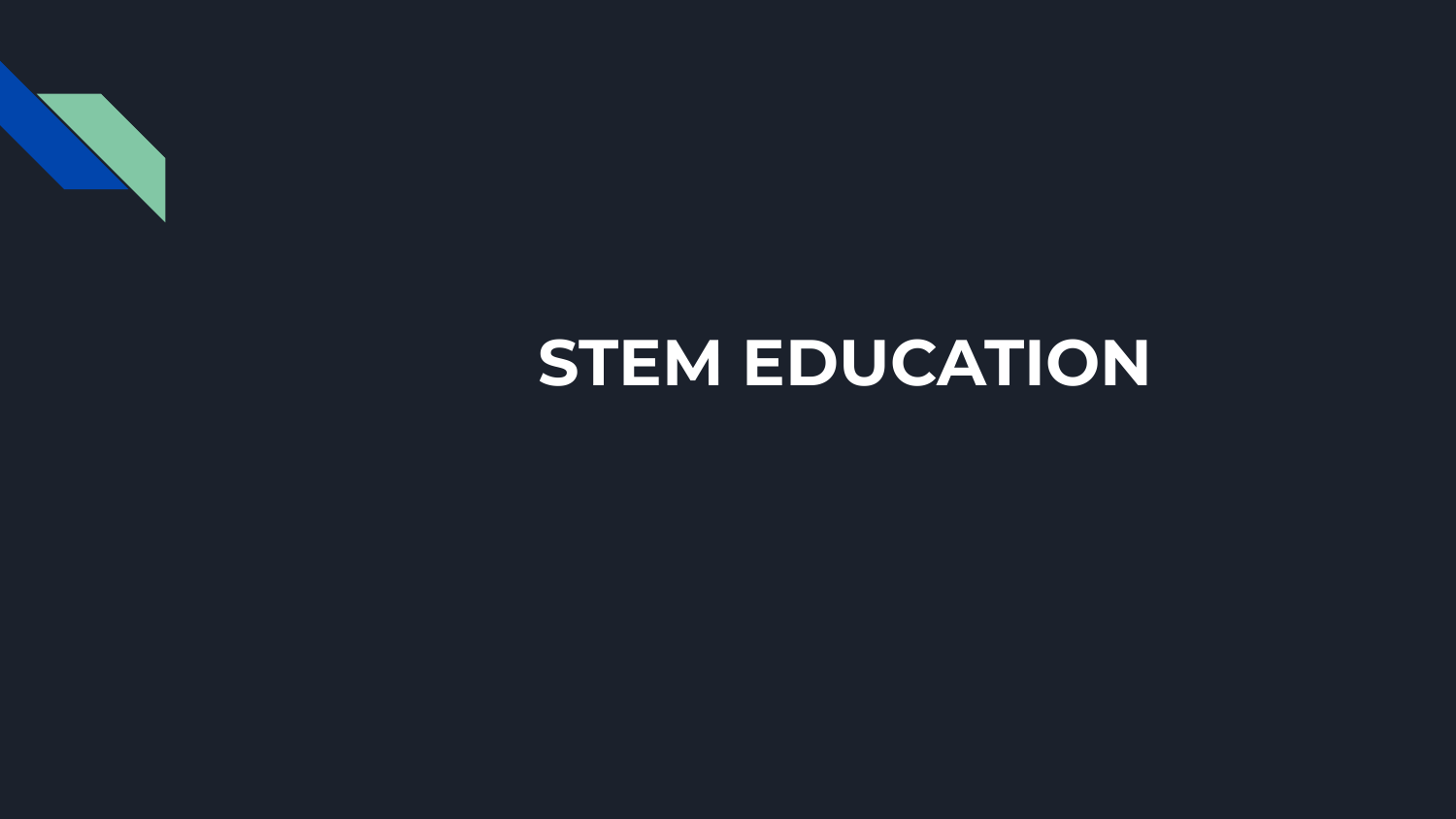

## **ABOUT STEM EDUCATION**

In our everyday life, we often see that technology is changing at a very fast pace. Every day there are some new innovations or new ideas which disrupts the old technology which eventually becomes obsolete. Every day is a new learning process for every individual. Due to these fast-paced changes, competition in the market has become very tough. It is a situation of survival of the fittest and the smartest along with the one who can think one step ahead of others. For the school going generation, it is very important that they are used to this type of learning and thinking. Instead of studying everything in Science, Technology, Engineering and Mathematics (STEM) in isolation, the focus is to teach all this incoherence.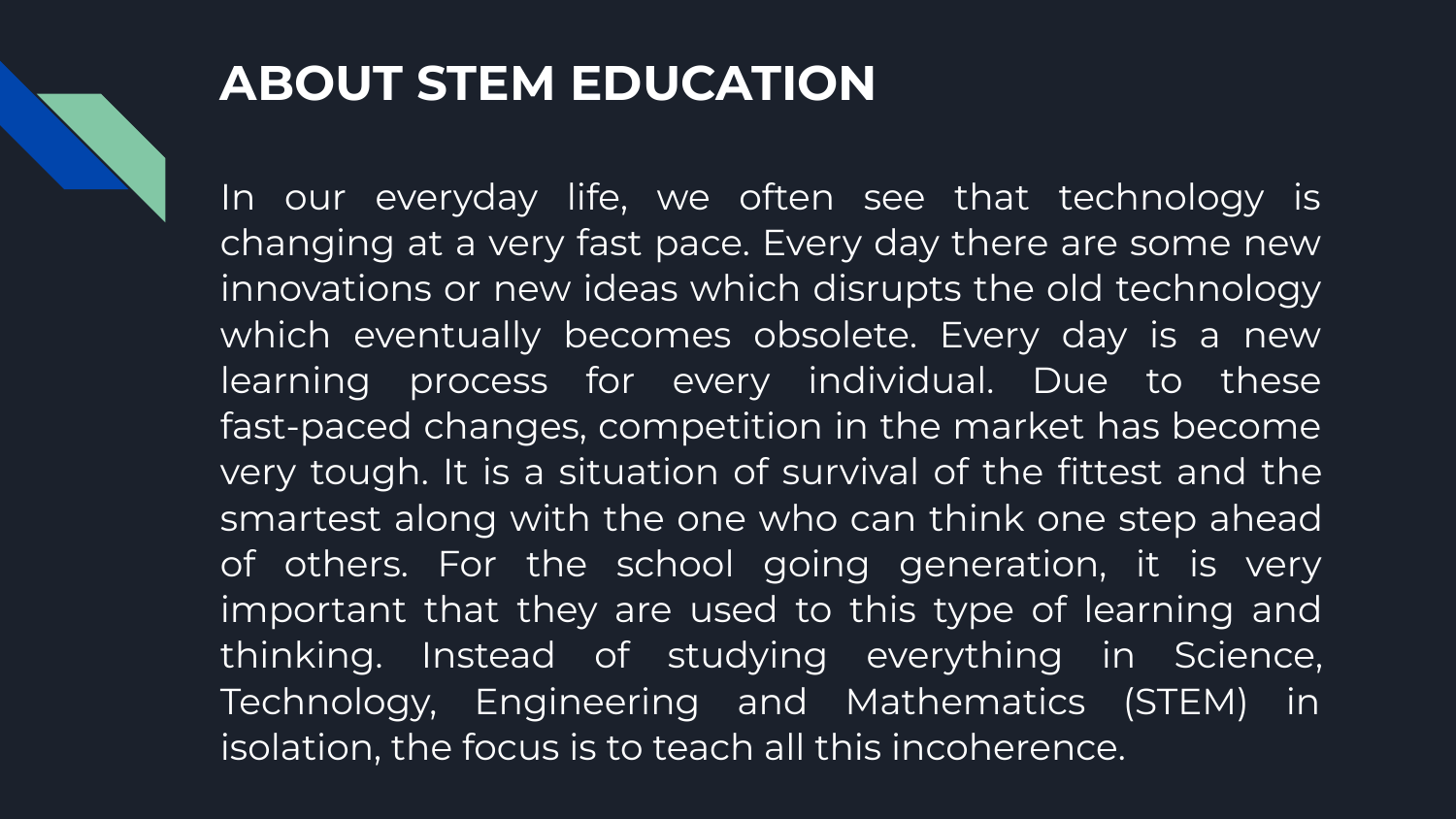This will make them think more rather than just rote learning their syllabus and scoring marks which may affect their livelihood in future.

STEM education will enable the power to think logically and critically, analyze the given situation and will give more emphasis on project-based learning which will enable students to get an idea of how actually a project starts, what are the different steps in a project, how taking a correct decision at every step is important, what modifications can be required etc. Science, Technology, Engineering and Mathematic are all interrelated and understanding them together can give a student a better understanding and learning.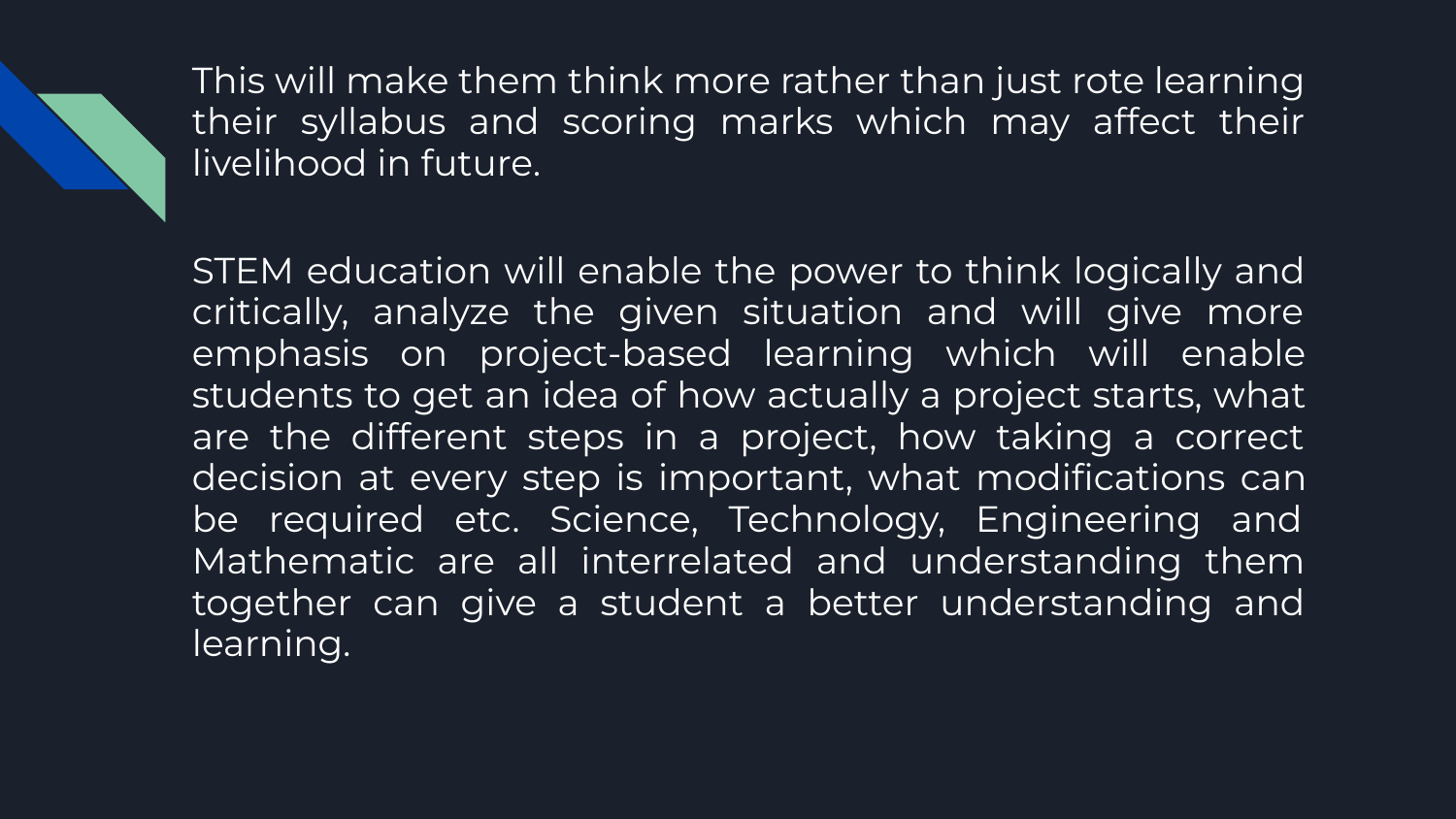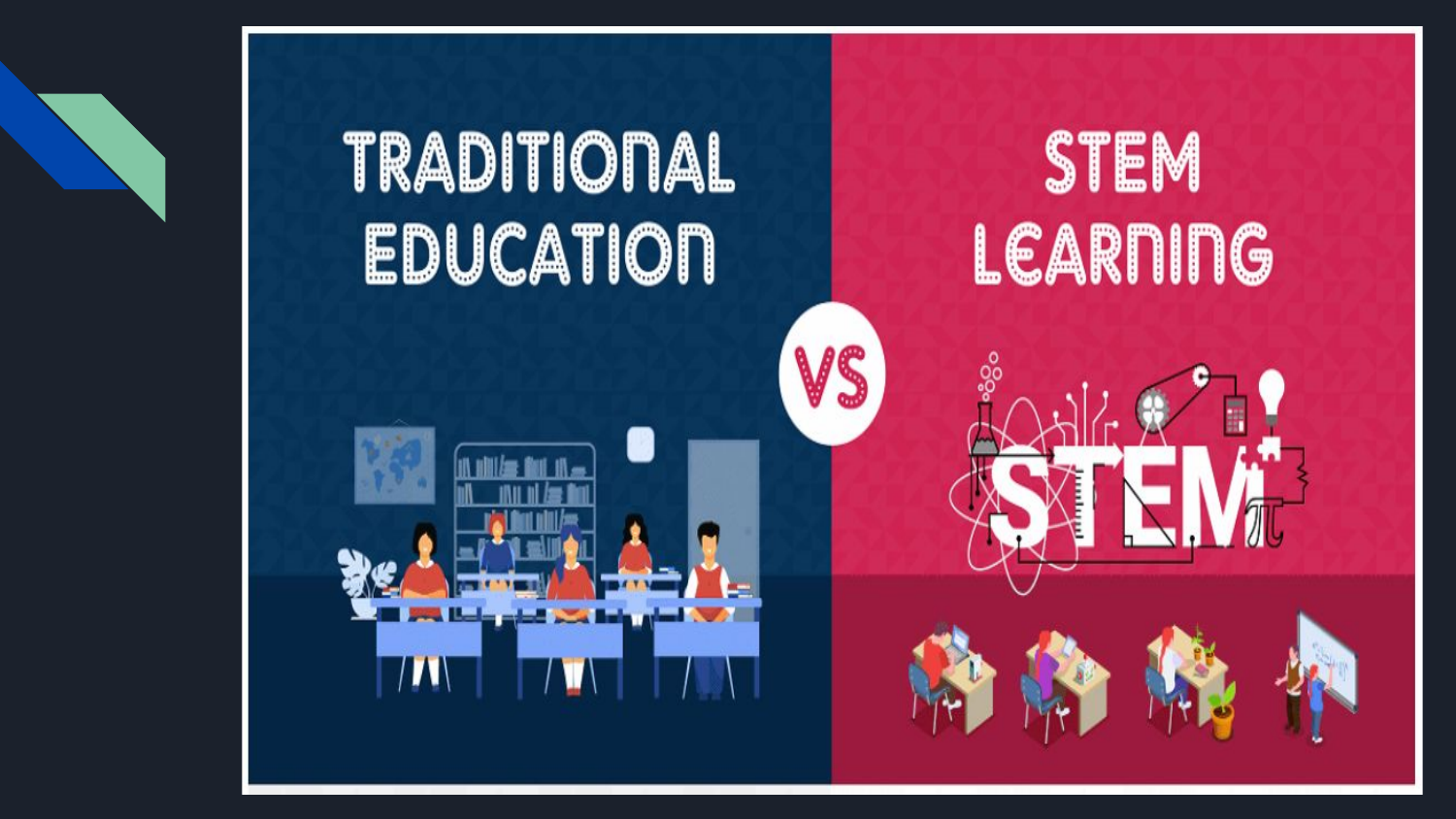

In a STEM setting, knowledge retention is important; but it stresses the application of that knowledge in real life or in future.

# OF KNOWLEDGE

Traditional classroom education is all about learning by memorization and remembering or retaining the information.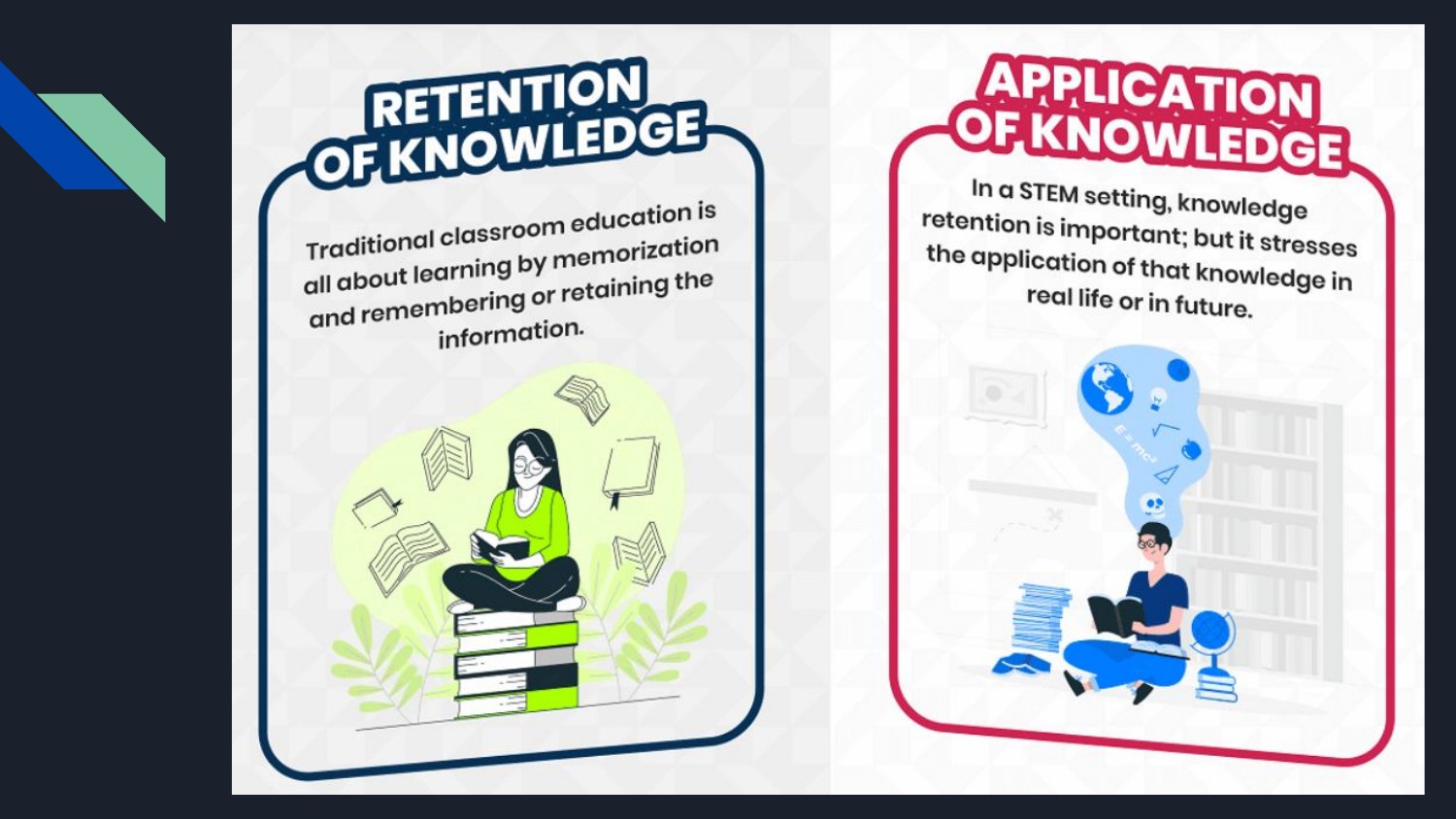

COVERS STEM **SUBJECTS IN DETAIL** 

STEM education aims to spark a lifelong interest in Science, Technology, Math and Engineering, and delve deeper into applications of  $\begin{picture}(180,10) \put(0,0){\line(1,0){10}} \put(10,0){\line(1,0){10}} \put(10,0){\line(1,0){10}} \put(10,0){\line(1,0){10}} \put(10,0){\line(1,0){10}} \put(10,0){\line(1,0){10}} \put(10,0){\line(1,0){10}} \put(10,0){\line(1,0){10}} \put(10,0){\line(1,0){10}} \put(10,0){\line(1,0){10}} \put(10,0){\line(1,0){10}} \put(10,0){\line($ each.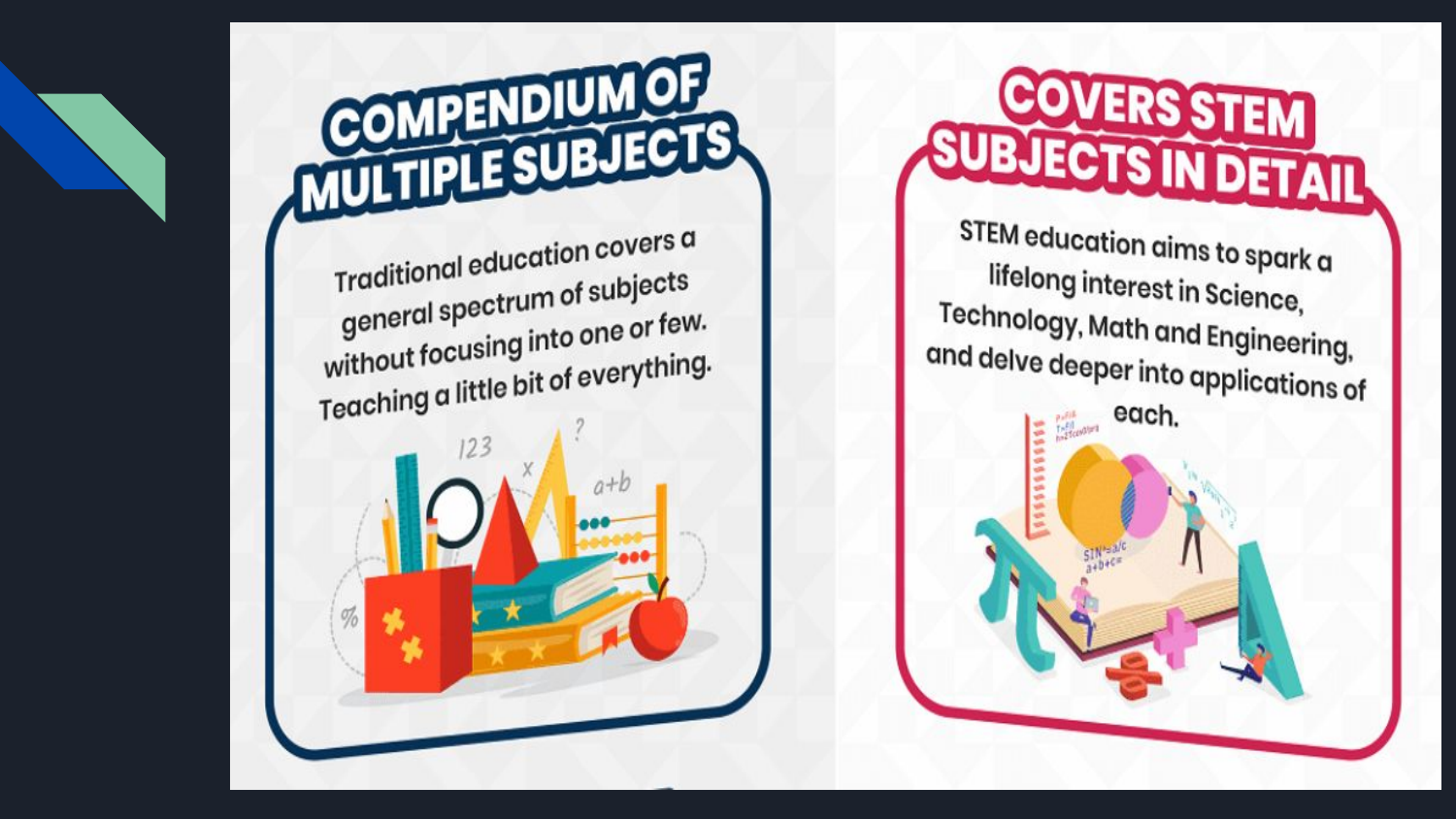

W=k-q1q2/R



STEM explains to children the interrelations between different subjects and helps them learn through a cohesive approach.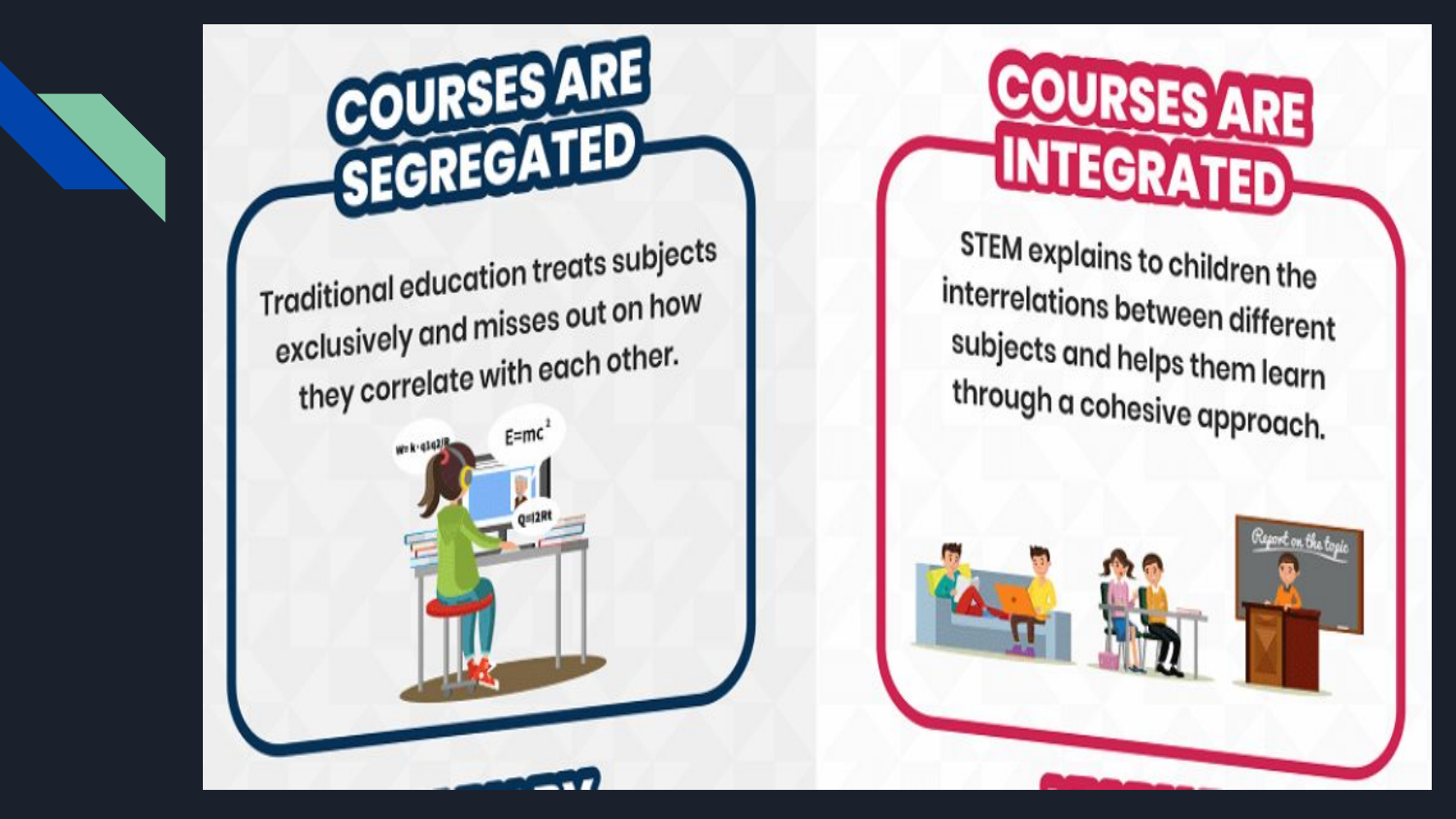

**LEARN BY** 

DOING

Students learn by reading textbooks, and more recently, online curriculum.

LEARNBY

READING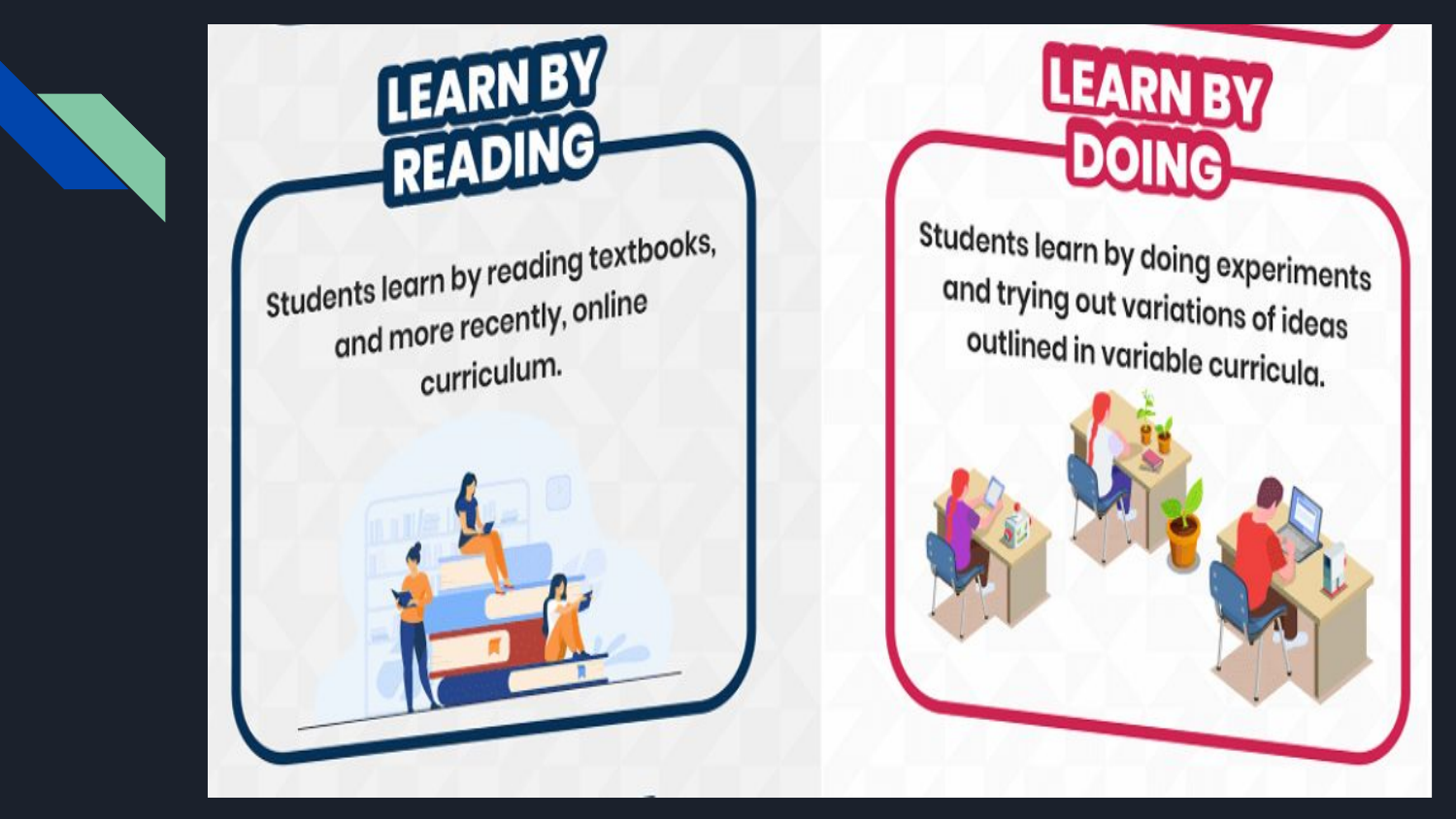



The STEM approach encourages students to think for themselves, ask questions, brainstorm, and develop problem-solving skills.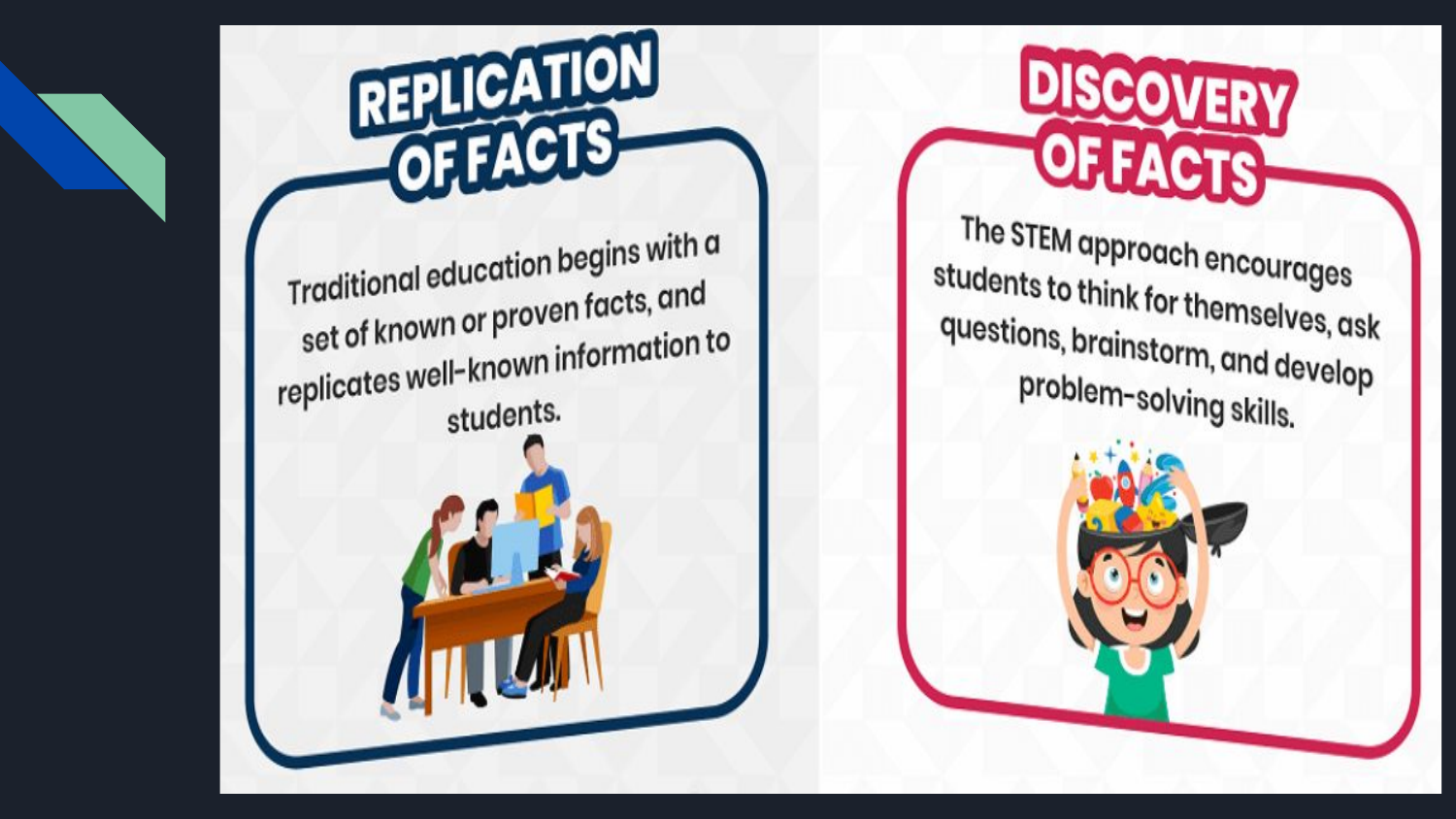STUDENT-CENTRIC The learning process consists of activities involving props that enable students to see and understand first-hand how things work. They take the lead in exploring and finding answers.

TEACHER-CENTRIC

The teaching process involves an instructor speaking about a topic in the classroom and students taking notes. The teacher governs the flow and direction of information.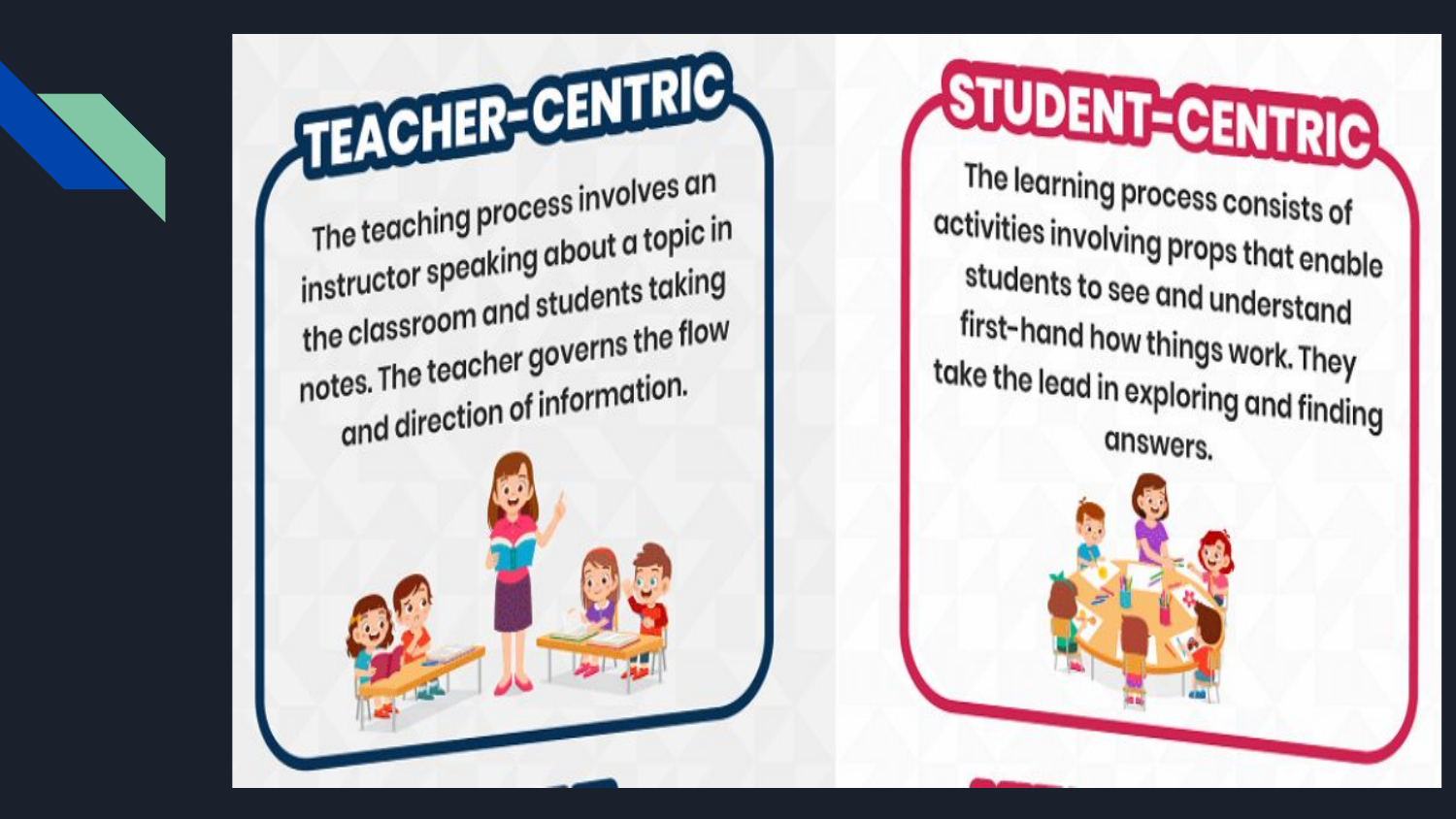

MULTIFARIOUS A STEM program involves different activities, piquing student interest directly in the sub-topic at hand, and limiting redundancy.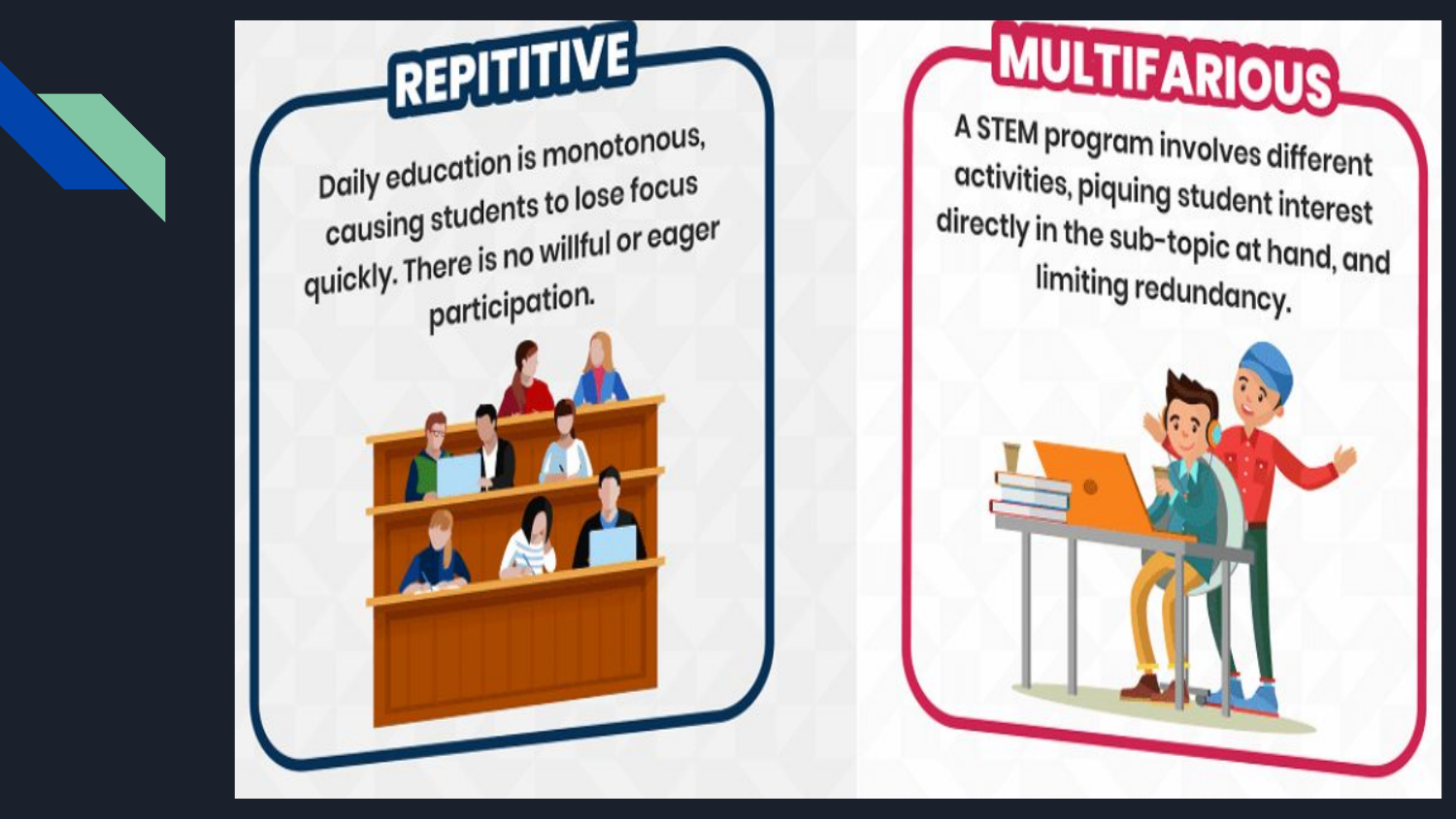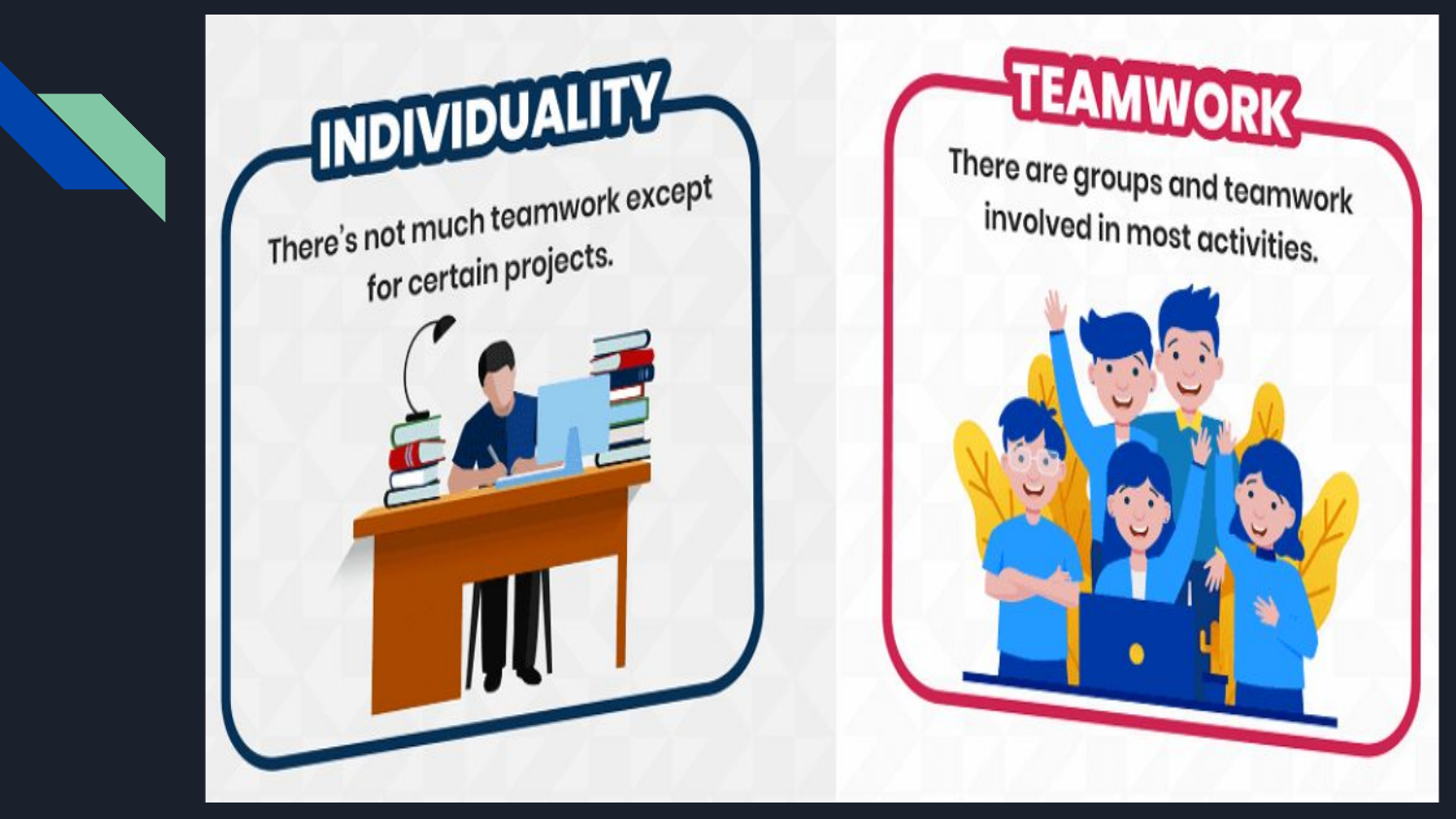

CONSTANT FEEDBACK Students get real-time feedback on their knowledge of subjects and direction of projects.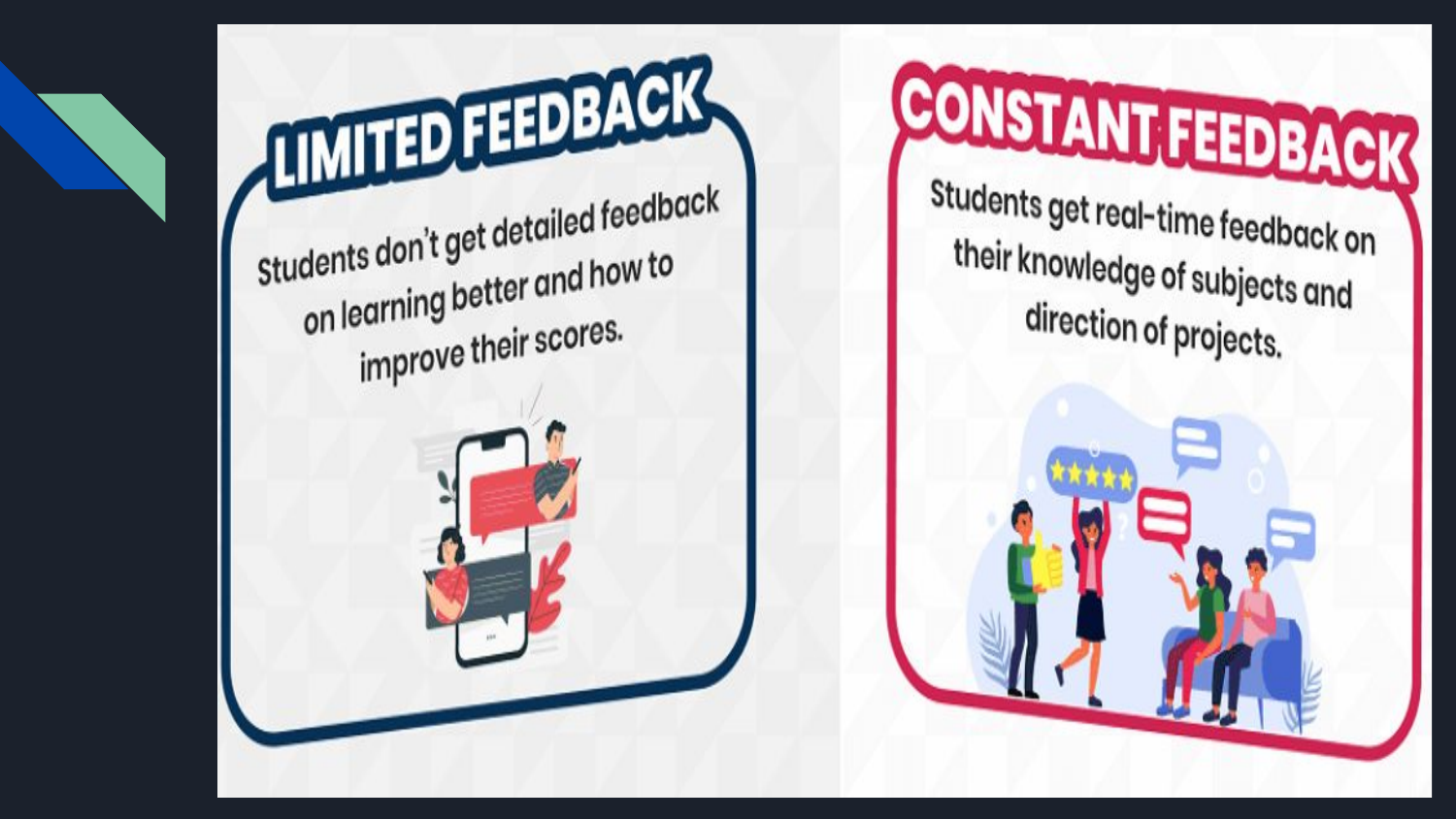

**ACTIVITY-FOCUSED** 

**ANSWER-FOCUSED** ASSESSMENT Assessment is by a process of written or online examination involving the same set of questions asked to all students.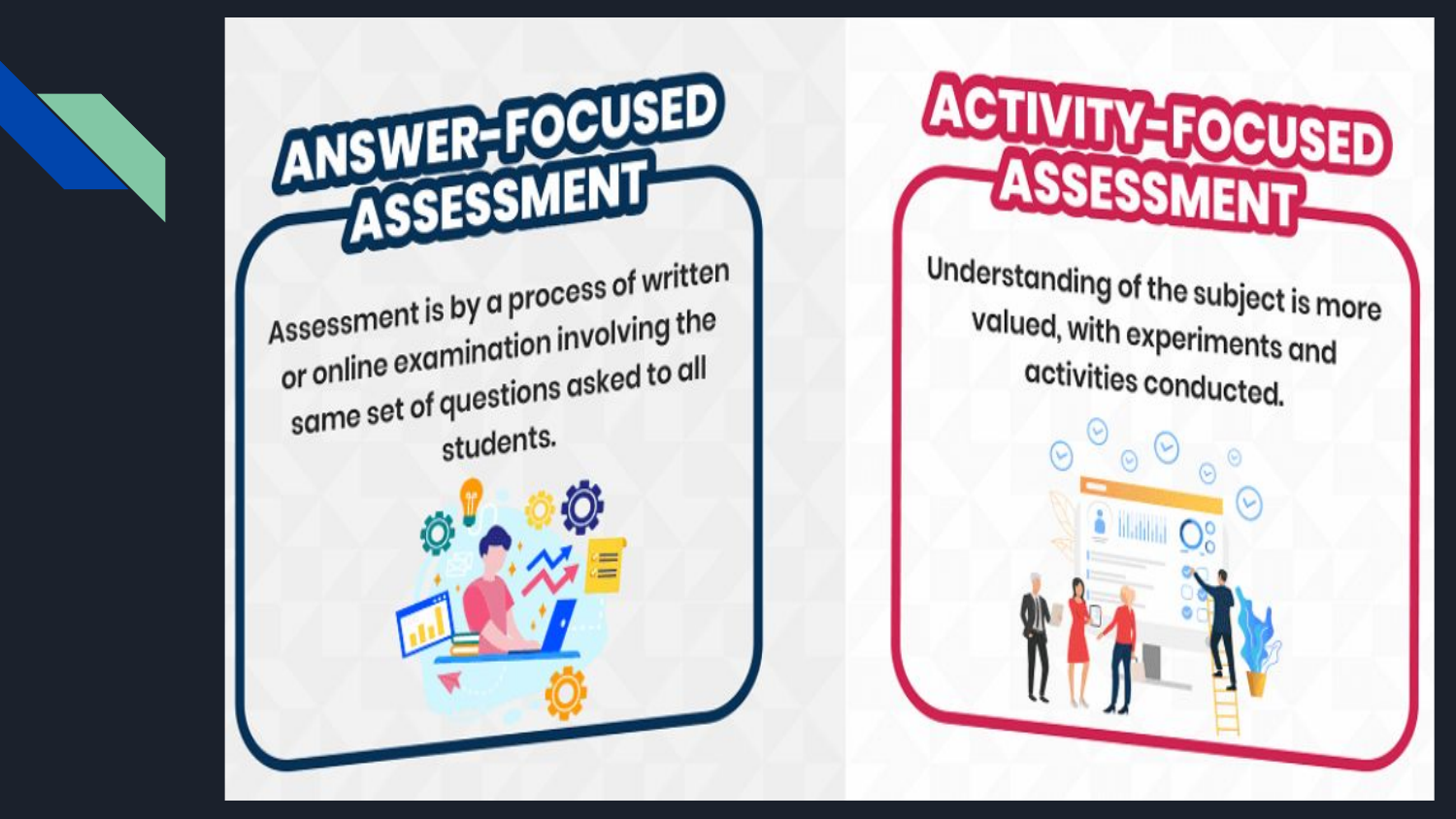

Success and grading depend on the understanding and performance of tasks.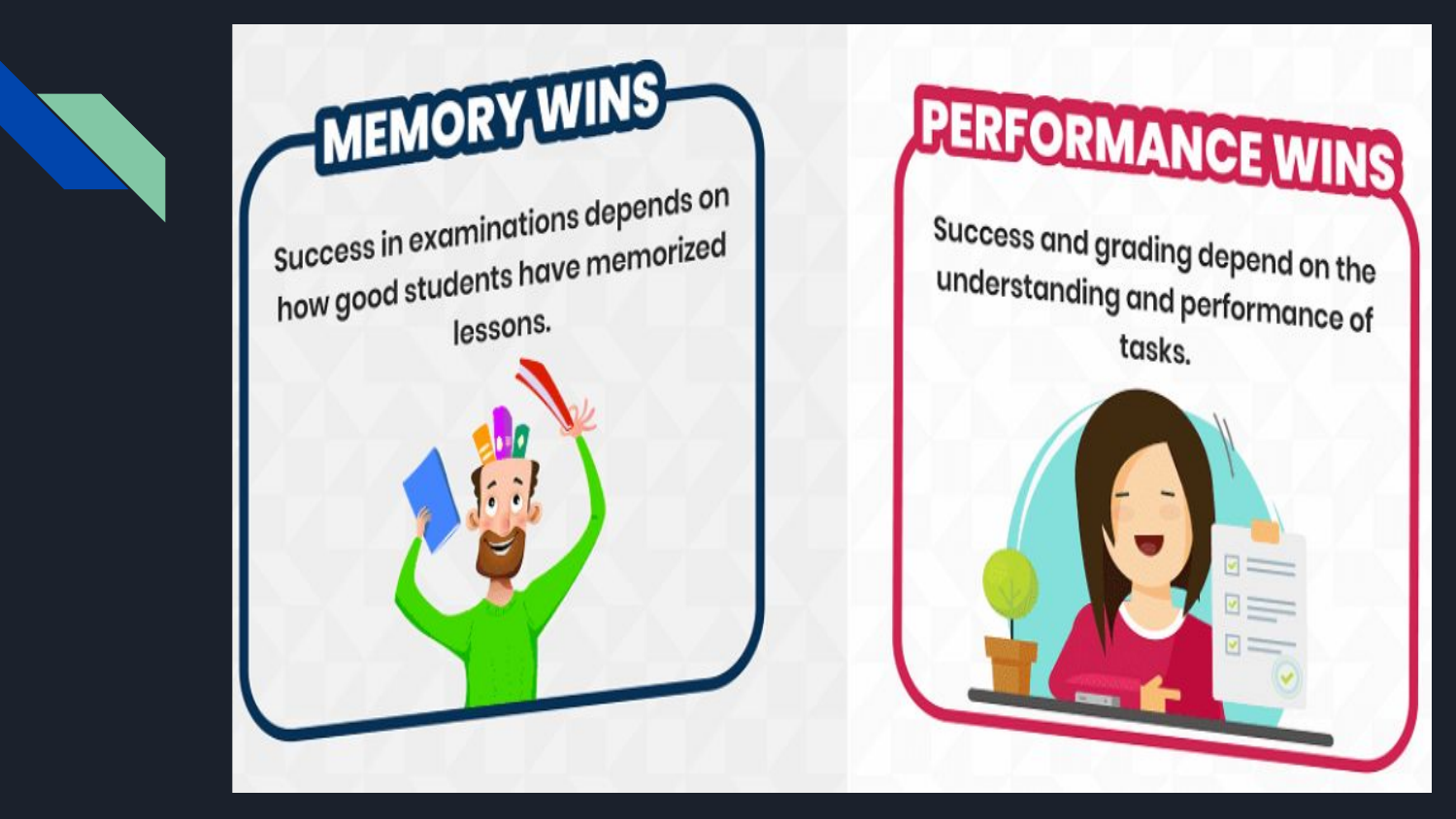

Following are the websites which promotes and sell STEM education products:

## **SAM Labs**

SAM Labs offers innovative courses to teach STEAM and coding with confidence. Our easy-to-use solutions, developed for specialist and generalist teachers alike, enable students to conduct experiments, solve problems and design prototypes. Our kits include practical curriculum-aligned courses, Bluetooth connected hardware blocks and interactive software – ready-made to master computational thinking.

WEBSITE - <https://samlabs.com>

Both SELLER & PROMOTER

BEST PRODUCTS - Steam Course, Learn to code course, Maker speciality, Creators speciality, and Curriculum progression.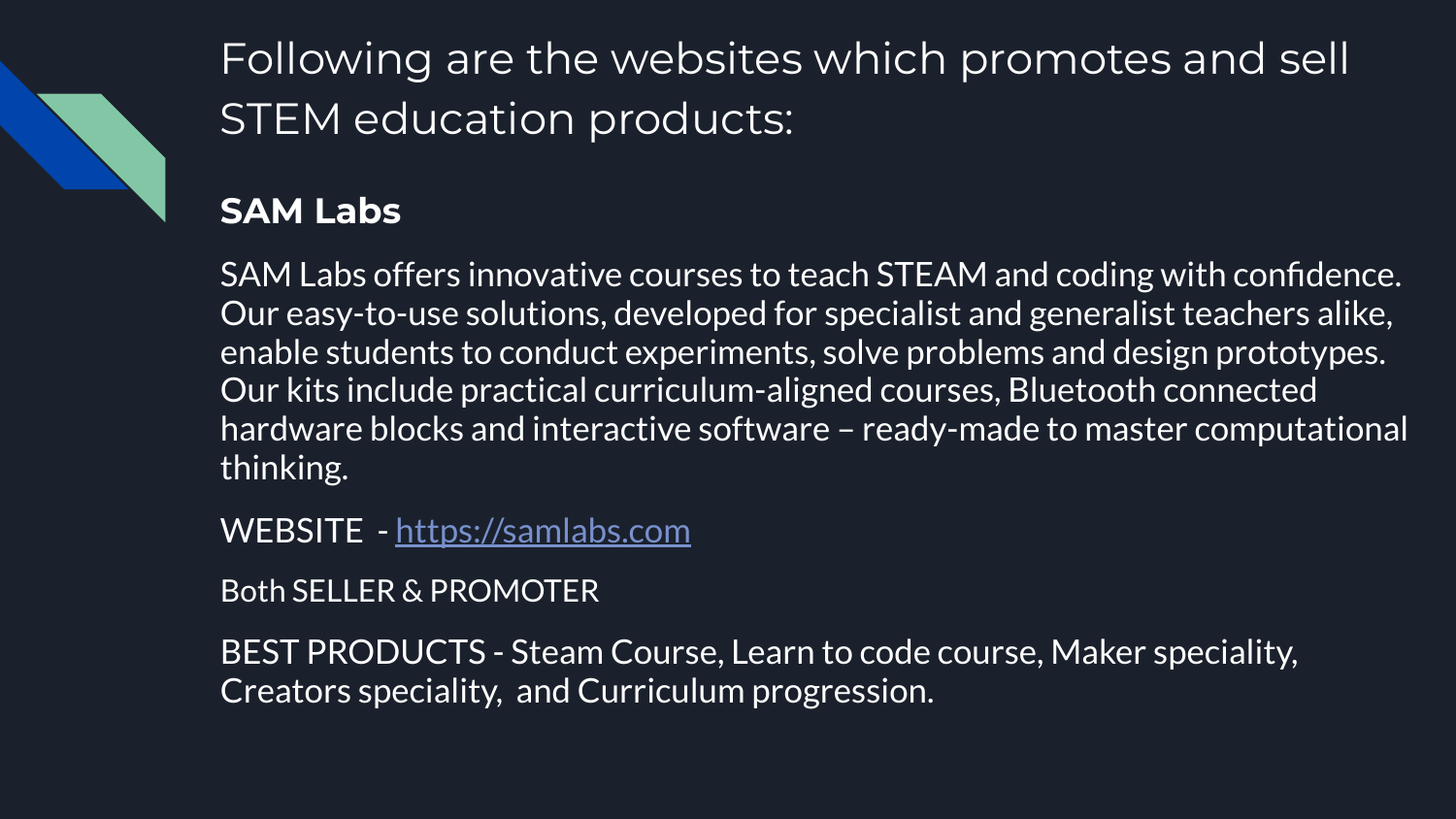

#### **Makey Makey**

Makey Makey started out as a project that was initiated by two students at MIT Media Lab under the advisorship of Mitch Resnick and is an academic and artistic project. Now it's both a business and a project with thousands of community collaborators, with more joining the ranks of inventors everyday.

WEBSITE -<https://makeymakey.com>

Both SELLER & PROMOTER

BEST PRODUCTS - Makey Makey Classic, Makey Makey GO, STEM Pack - Classroom Invention Literacy Kit